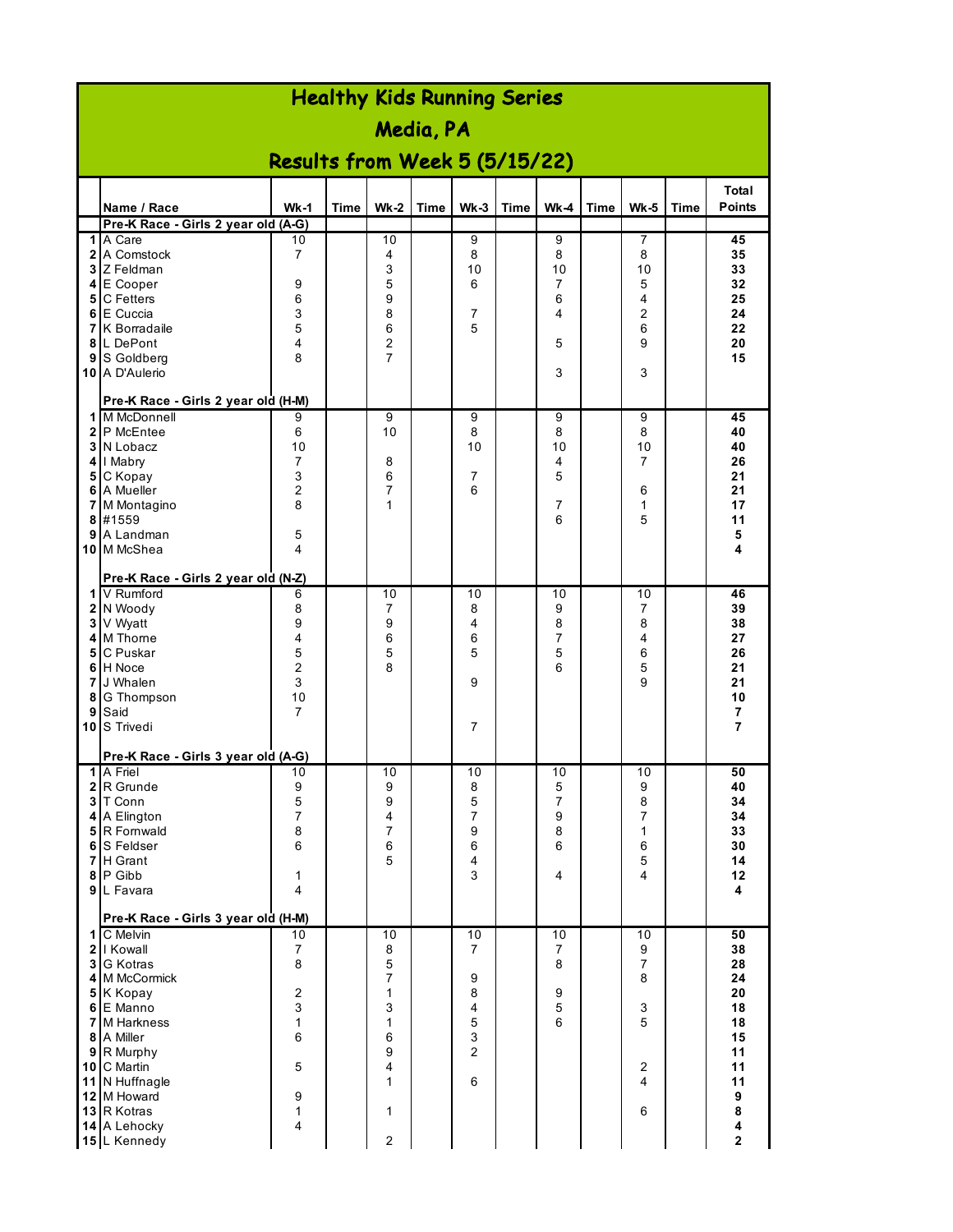| Pre-K Race - Girls 3 year old (N-Z) |                  |                |                |                |                     |          |
|-------------------------------------|------------------|----------------|----------------|----------------|---------------------|----------|
| $1 \mathsf{E}$ Pfister              | 7                | 10             | 9              | 9              | 10                  | 45       |
| 2 E Weiland                         | 10               | 9              | 7              | 6              | 6                   | 38       |
| 3 C Owsley                          | 6                | 8              | 6              | 7              | 8                   | 35       |
| 4 O Walchak                         | 3                |                | 10             | 10             | 9                   | 32       |
| 5 B Vidovich                        | 5                | 7              | 8              | 8              |                     | 28       |
| 6 A Petyo                           | 1                | 3              | 5              | 4              | 5                   | 18       |
| 7 J Starkey                         | 1                | 4              | 3              | 5              | 3                   | 16       |
| 8 H Needs                           | 2                | 6              |                |                | $\overline{7}$      | 15       |
| 9 T Roth-Saks                       | 4                | 5              | 4              |                |                     | 13       |
| 10 J Zagachi                        | 1                |                | $\overline{2}$ | 3              | 4                   | 10       |
| 11 E Wise                           | 9                |                |                |                |                     | 9        |
| 12 E Seufert                        | 8                | 1              |                |                |                     | 9        |
| Pre-K Race - Boys 2 year old (A-G)  |                  |                |                |                |                     |          |
| 1 P Geraci                          | 9                | 10             | 10             | 10             | 9                   | 48       |
| 2 E Bruce                           | 10               | 9              |                | 9              | 10                  | 38       |
| 3 C Grunde                          | 7                | 5              | 9              | 7              | 8                   | 36       |
| 4 M Bowers                          | 8                | 6              | 8              |                | 7                   | 29       |
| 5 J Convey                          | 4                |                | 6              | 6              | 5                   | 21       |
| 6 M Carruthers                      | 5                | 7              |                | 8              |                     | 20       |
| 7 D Douglas                         | 6                | 8              |                |                | 6                   | 20       |
| 8 D Allice                          | 3                | 4              | 7              |                |                     | 14       |
| 9 E Dodson                          | $\overline{2}$   | 3              |                |                |                     | 5        |
| Pre-K Race - Boys 2 year old (H-Z)  |                  |                |                |                |                     |          |
| 1 M Pierangeli                      | 7                | 9              | 10             | 9              | 10                  | 45       |
| 2 E Ioannidis                       | 9                | 8              | 9              | 8              | 8                   | 42       |
| 3 M Morganti                        |                  | $\overline{7}$ | 8              | 7              | 9                   | 31       |
| 4 C Layton                          | 10               | 10             |                | 10             |                     | 30       |
| 5 B Williams-Montoya                |                  |                | 7              |                | 7<br>6              | 14       |
| 6 #693<br>7 P Hampson               |                  | 4              |                | 6              |                     | 12<br>10 |
| 8 T Henry                           | 6<br>8           |                |                |                |                     | 8        |
| 9 L Quantin                         |                  | 6              |                |                |                     | 6        |
| 10 C Wooters                        |                  | 5              |                |                |                     | 5        |
| 11 M Krezdorn                       | 5                |                |                |                |                     | 5        |
| Pre-K Race - Boys 3 year old (A-G)  |                  |                |                |                |                     |          |
| 1 L Bartulomei                      | 10               | 10             | 8              | 9              | 10                  | 47       |
| 2 W Felter                          | 9                | 9              | 9              | 10             | 9                   | 46       |
| 3 T Delash                          | 7                | 7              | 4              | 6              | 7                   | 31       |
| 4 IN Ervin                          | 8                | 8              | 10             |                | 4                   | 30       |
| 5 L Dincher                         |                  | 5              | 7              | 7              | 6                   | 25       |
| 6 A Brady                           |                  | 6              | 3              | 5              | 5                   | 19       |
| 7 J Batch                           | 6                | 3              | 6              | 3              |                     | 18       |
| 8 G Bhardwaj                        |                  |                |                | 8              | 8                   | 16       |
| 9 K Brown                           | 5                |                | $\overline{c}$ | 4              |                     | 11       |
| 10 #1246<br>11 Le Blackburn         |                  |                | 5              |                |                     | 5<br>4   |
| 12 A Figueras                       | 4                | 4              |                |                |                     | 4        |
| 13 Lu Blackburn                     | 3                |                |                |                |                     | 3        |
|                                     |                  |                |                |                |                     |          |
| Pre-K Race - Boys 3 year old (H-M)  |                  |                |                |                |                     |          |
| 1 S Hollinger                       | 9                | 10<br>9        | 10             | 10<br>9        | 10<br>8             | 49       |
| 2 C Kopay                           | 10               |                |                |                |                     | 36       |
| 3 J McGlone                         | $\overline{7}$   | 8              |                | 8              | 9                   | 32       |
| 4 C Kircher                         | $\,6\,$          | $\overline{7}$ |                | $\overline{7}$ | 5                   | 25       |
| 5 N Hoban                           | 8                | 6              |                |                | $\overline{7}$<br>6 | 15<br>12 |
|                                     |                  |                |                |                |                     |          |
| 6 C Haas                            |                  |                |                |                |                     |          |
| 7 J Matson                          | 5                |                |                |                |                     | 5        |
| Pre-K Race - Boys 3 year old (N-Z)  |                  |                |                |                |                     |          |
| 1 R Stetz                           | 9                | 10             | 10             | $10$           | 9                   | 48       |
| 2 M Perrotti                        | 8                | 1              | 9              | 9              | 10                  | 37       |
| 3 J Palandro                        | 6                | 9              | 8              |                | 8                   | 31       |
| 4 A Scopelliti<br>5 D Rumford       | 1<br>$\mathsf 3$ | 8<br>6         | 7<br>6         | 8              | 6<br>5              | 30<br>20 |
| 6 G Wiest                           | $\boldsymbol{7}$ | 7              | 4              |                |                     | 18       |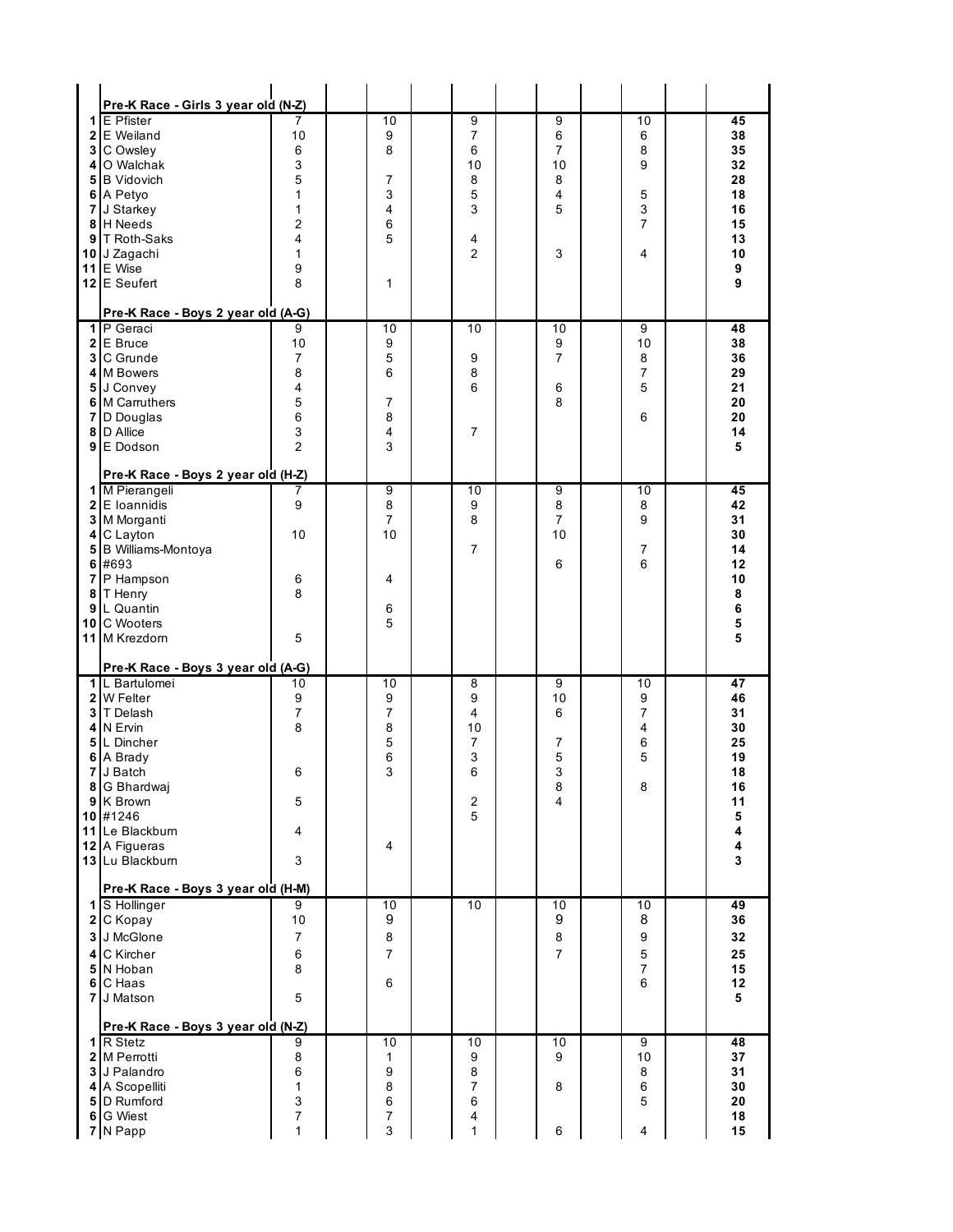|   | 8 A Zangrilli<br>9 <sup>B</sup> Pafumi<br>10 J Thompson<br>11 L White<br>12 D Zalewski<br>13 A Paul<br>14 O Scanlon<br>15 O Mousetis<br>Pre-K Race - Girls 4 year old (A-G)                                                                                                      | 4<br>$\mathbf{1}$<br>10<br>5<br>$\mathbf{1}$<br>$\overline{2}$<br>$\mathbf{1}$                           | 4<br>5<br>2                                                            | 5                                                                         | 7                                          | 7<br>3                                                                                                               | 15<br>11<br>10<br>10<br>5<br>$\mathbf 3$<br>$\mathbf 2$<br>1                                                                            |
|---|----------------------------------------------------------------------------------------------------------------------------------------------------------------------------------------------------------------------------------------------------------------------------------|----------------------------------------------------------------------------------------------------------|------------------------------------------------------------------------|---------------------------------------------------------------------------|--------------------------------------------|----------------------------------------------------------------------------------------------------------------------|-----------------------------------------------------------------------------------------------------------------------------------------|
| 9 | 1 A Carroll<br>2 G Gibb<br>3   Borradaile<br>4 E Bowers<br>5 J Grannantonio<br>7 G Bradly<br>8 B Bruce<br>L Goncher<br>10 J Assesita<br>11 K Bonesteel<br>12 C Barker<br>13 E Davis<br>Pre-K Race - Girls 4 year old (H-M)                                                       | 10<br>4<br>6<br>8<br>$\overline{7}$<br>$\mathsf 3$<br>9<br>5                                             | 9<br>3<br>5<br>4<br>10<br>1<br>8<br>$\overline{7}$<br>6<br>2<br>1      | 9<br>6<br>10<br>8<br>5<br>7                                               | 10<br>9<br>8                               | 10<br>7<br>5<br>6<br>9<br>4<br>8                                                                                     | 48<br>29<br>26<br>26<br>26<br>20<br>18<br>15<br>12<br>6<br>$\mathbf 2$<br>$\mathbf{1}$                                                  |
| 7 | 1 O Miller<br>2 A Murray<br>3 V Huffer<br>4 E Heverly<br>5 M McKniff<br>6 B Lutz<br>L Heuer<br>8 M Mahonel<br>$9$ #1127<br>10 Q Kallinchak<br>Pre-K Race - Girls 4 year old (N-Z)                                                                                                | 10<br>10<br>5<br>8<br>$\overline{7}$<br>$\overline{\mathbf{4}}$<br>6<br>3                                | 10<br>9<br>8<br>4<br>7<br>6<br>5<br>3                                  | 7<br>10<br>9<br>8                                                         | 8<br>9<br>10                               | 9<br>5<br>10<br>8<br>6<br>7                                                                                          | 44<br>43<br>37<br>25<br>21<br>20<br>9<br>6<br>3<br>$\mathbf 3$                                                                          |
|   | 1 N Tillman<br>2 F Spano<br>3 S Sirkin<br>4 A Rude<br>5 R Plater<br>6 J Novick<br>7 M Tran<br>8 L Vasko<br>9 R Whalen<br>10 L Said<br>11 S Quagliarello<br>12 R Nolan<br>13 A Palumbo<br>14 R Rosenstein<br>15 M Wooters<br>16 B Spangler<br>Pre-K Race - Girls 5 year old (A-K) | 9<br>$\overline{7}$<br>8<br>1<br>5<br>3<br>1<br>1<br>$\mathbf 2$<br>10<br>$\,6\,$<br>$\overline{4}$<br>1 | 10<br>9<br>3<br>5<br>6<br>4<br>$\bf8$<br>$\overline{7}$<br>1<br>2<br>1 | 10<br>9<br>8<br>7<br>6<br>4<br>$\overline{\mathbf{c}}$<br>5<br>3          | 10<br>8<br>9<br>7<br>5<br>6<br>3<br>2<br>4 | 10<br>8<br>9<br>6<br>$\overline{\mathbf{c}}$<br>5<br>$\overline{7}$<br>3<br>$\overline{4}$<br>1<br>1<br>$\mathbf{1}$ | 49<br>41<br>37<br>26<br>24<br>22<br>19<br>15<br>11<br>10<br>10<br>${\bf 5}$<br>${\bf 5}$<br>$\mathbf 3$<br>$\mathbf{1}$<br>$\mathbf{1}$ |
|   | 1 L Dilenno<br>2 A Fetters<br>3 E Conn<br>4 J Harper<br>5 J Ferris<br>6 S Forgia<br>7 S Elhajj<br>8 M Godfrey-Hauer<br>9 E Carruthers                                                                                                                                            | 10<br>6<br>10<br>$\overline{7}$<br>$\mathbf 5$<br>1<br>3<br>$\overline{\mathbf{4}}$                      | 10<br>9<br>$\bf8$<br>2<br>1<br>1<br>3<br>$\,6$                         | 10<br>10<br>6<br>$\overline{\mathbf{4}}$<br>8<br>1<br>$\overline{7}$<br>5 | 10<br>9<br>7<br>6<br>5<br>8<br>4<br>1<br>3 | 10<br>8<br>$\,6$<br>$\boldsymbol{9}$<br>$\overline{7}$<br>4<br>$\overline{c}$                                        | 50<br>42<br>$37\,$<br>28<br>19<br>18<br>15<br>14<br>13                                                                                  |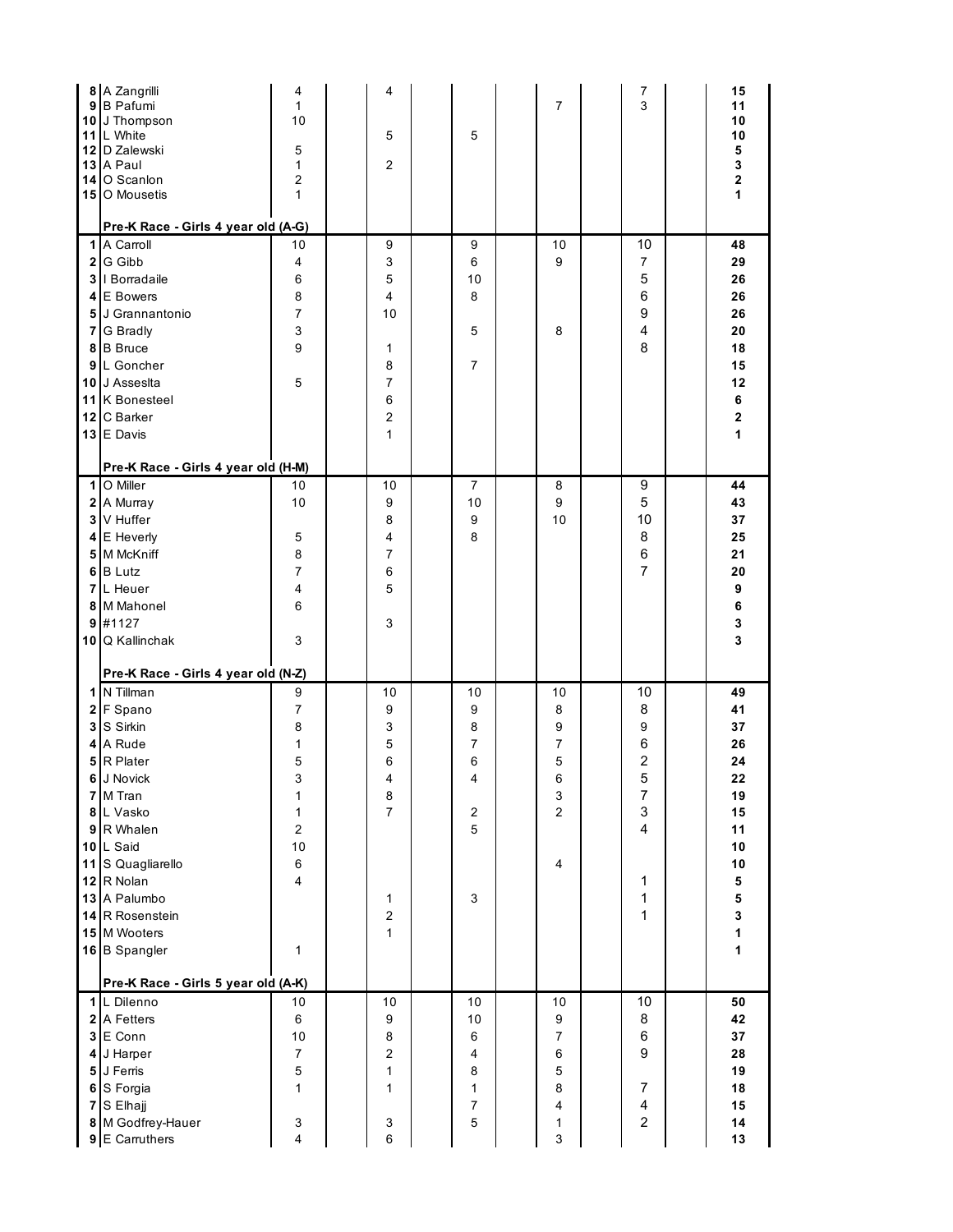|              | 10 M Hass<br>11 A Cain                              | $\overline{2}$                            | 7<br>4               |                          | 2                        | 5<br>3                   | 12<br>11       |
|--------------|-----------------------------------------------------|-------------------------------------------|----------------------|--------------------------|--------------------------|--------------------------|----------------|
|              | 12 R Elmer                                          | 8                                         |                      |                          |                          |                          | 8              |
|              | 13 E Duffy                                          | $\mathbf{1}$                              | 1                    | 3                        | 1                        | 1                        | $\overline{7}$ |
|              |                                                     |                                           |                      |                          |                          |                          |                |
|              | Pre-K Race - Girls 5 year old (L-Z)<br>1 K Stephens | 10                                        | 10                   | 10                       | 10                       | 10                       | 50             |
|              | 2 M Woody                                           | 9                                         | 6                    | 9                        | 7                        | 8                        | 39             |
|              | 3 L Masticola                                       | 8                                         | 5                    | 5                        | 8                        | 9                        | 35             |
|              | 4 A Papp                                            | 7                                         | 7                    | 7                        | 4                        | 5                        | 30             |
|              | 5 B Wyatt                                           | 3                                         | 8                    | 6                        | 6                        | $\overline{7}$           | 30             |
|              | 6 T McGolne<br><b>7</b> B Mueller                   | $\overline{4}$<br>6                       | 9<br>1               | 3                        | 9<br>5                   | 6                        | 22<br>21       |
| 8            | T North                                             |                                           | 4                    | 8                        |                          |                          | 12             |
|              | $9E$ Yang                                           | $\overline{2}$                            | 3                    | 4                        | 3                        |                          | 12             |
|              | 10 C Wiest                                          | 5                                         | $\overline{2}$       | $\overline{2}$           |                          |                          | 9              |
|              | 11 C Rhine                                          |                                           | 1                    |                          | $\overline{2}$           | 4                        | $\overline{7}$ |
|              | Pre-K Race - Boys 4 year old (A-G)                  |                                           |                      |                          |                          |                          |                |
|              | 1 R Caruso                                          | 10                                        | 10                   | 10                       | $\overline{9}$           | 9                        | 48             |
|              | 2 M Geraci<br>3 O Convey                            | 9<br>8                                    | 9<br>4               | 9                        | 10                       | 10                       | 47<br>34       |
|              | 4 B Barnes                                          |                                           | 1                    | 8<br>7                   | 8<br>7                   | 6<br>8                   | 23             |
|              | 5 #1746                                             | 6                                         | 8                    | 6                        |                          |                          | 20             |
|              | 6 S Brill                                           | $\boldsymbol{7}$                          | 5                    | 5                        |                          |                          | 17             |
|              | 7 J Flick                                           | $\overline{2}$                            | 7                    |                          |                          | 7                        | 16             |
|              | 8 C Durbin<br>9   Comstock                          |                                           | 1<br>1               | 4<br>3                   | 5<br>4                   | 5<br>4                   | 15<br>12       |
|              | 10 J Beal                                           |                                           | $\overline{2}$       |                          | 6                        | 3                        | 11             |
|              | 11 O Gallagher                                      | 1                                         | 3                    | 2                        | 3                        | $\mathbf{1}$             | 10             |
|              | 12 D Gould                                          | 4                                         | 1                    |                          |                          | $\overline{2}$           | $\overline{7}$ |
|              | 13 X Durham                                         |                                           | 6                    |                          |                          |                          | 6              |
|              | 14 M Allen<br>15 H Godshall                         | 5<br>3                                    |                      |                          |                          |                          | 5<br>3         |
|              |                                                     |                                           |                      |                          |                          |                          |                |
|              | Pre-K Race - Boys 4 year old (H-M)<br>1 P Legrand   | 9                                         | 9                    | 10                       | 9                        | 9                        | 46             |
| $\mathbf{2}$ | C Jones                                             | 8                                         | 8                    | 8                        | 10                       | 8                        | 42             |
|              | 3 J Hileman                                         | 10                                        | 10                   | 10                       |                          | 10                       | 40             |
|              | 4 L Mabry                                           | 6                                         | 6                    | 7                        | 7                        | $\overline{7}$           | 33             |
|              | 5 N Langley                                         | 5                                         | 4                    |                          | 6                        | 6                        | 21             |
| 7            | 6 L Heller<br>L Henry                               | $\overline{\mathbf{4}}$<br>$\overline{7}$ | 5<br>$\overline{7}$  |                          | 8                        |                          | 17<br>14       |
| 8            | G Hampson                                           | 3                                         | 3                    |                          | 5                        |                          | 11             |
| 9            | E Larmore                                           |                                           | 2                    |                          |                          | 5                        | $\overline{7}$ |
|              | Pre-K Race - Boys 4 year old (N-Z)                  |                                           |                      |                          |                          |                          |                |
|              | 1 A Westervelt                                      | 10                                        | 10                   | 10                       | 10                       | 10                       | 50             |
|              | 2 M Otto                                            | 9                                         | 9                    | 9                        | 9                        | 9                        | 45             |
|              | 3 E Stetler<br>4 C Rumford                          |                                           | 8                    | $\overline{7}$           | 8                        | $\bf8$<br>$\overline{7}$ | 31<br>28       |
|              | 5 <sup>B</sup> Sheldon                              | $\overline{7}$<br>8                       | 6<br>7               | 8<br>6                   |                          |                          | 21             |
|              | 6 O Rhine                                           |                                           | 3                    |                          | $\overline{7}$           |                          | 10             |
|              | 7 H Sgiubba                                         |                                           | 4                    |                          |                          | 6                        | 10             |
|              | 8 H Quantin                                         |                                           | 5                    |                          |                          |                          | 5              |
|              | Pre-K Race - Boys 5 year old (A-K)                  |                                           |                      |                          |                          |                          |                |
|              | 1 L D'Aulerio<br>2 C Damberville                    | 9<br>$10$                                 | $\overline{9}$<br>10 | 9<br>10                  | $\overline{9}$<br>10     | 10                       | 46<br>40       |
|              | 3 T Feldser                                         | 6                                         | 7                    | 7                        | 8                        | $\overline{7}$           | 35             |
|              | 4 M Else                                            | $\boldsymbol{7}$                          | 6                    | 6                        |                          | 8                        | 27             |
|              | 5 C Clark                                           | 8                                         |                      | 8                        |                          | 9                        | 25             |
|              | 6 C Gonzalez Perez<br>7 M Kennedy                   |                                           | 8<br>5               | 5                        |                          |                          | 13<br>5        |
|              |                                                     |                                           |                      |                          |                          |                          |                |
|              |                                                     |                                           |                      |                          |                          |                          |                |
|              | Pre-K Race - Boys 5 year old (L-Z)                  |                                           |                      |                          |                          |                          |                |
|              | 1 R Mousetis<br>2 L Soto                            | 9                                         | $\overline{9}$       | 10                       | 10                       | 10                       | 48<br>46       |
|              | 3 A Scopelliti<br>4 C Link                          | 10<br>$\,$ 5 $\,$<br>$\overline{2}$       | 10<br>8<br>6         | 9<br>6<br>$\overline{7}$ | 8<br>9<br>$\overline{7}$ | 9<br>5<br>6              | 33<br>28       |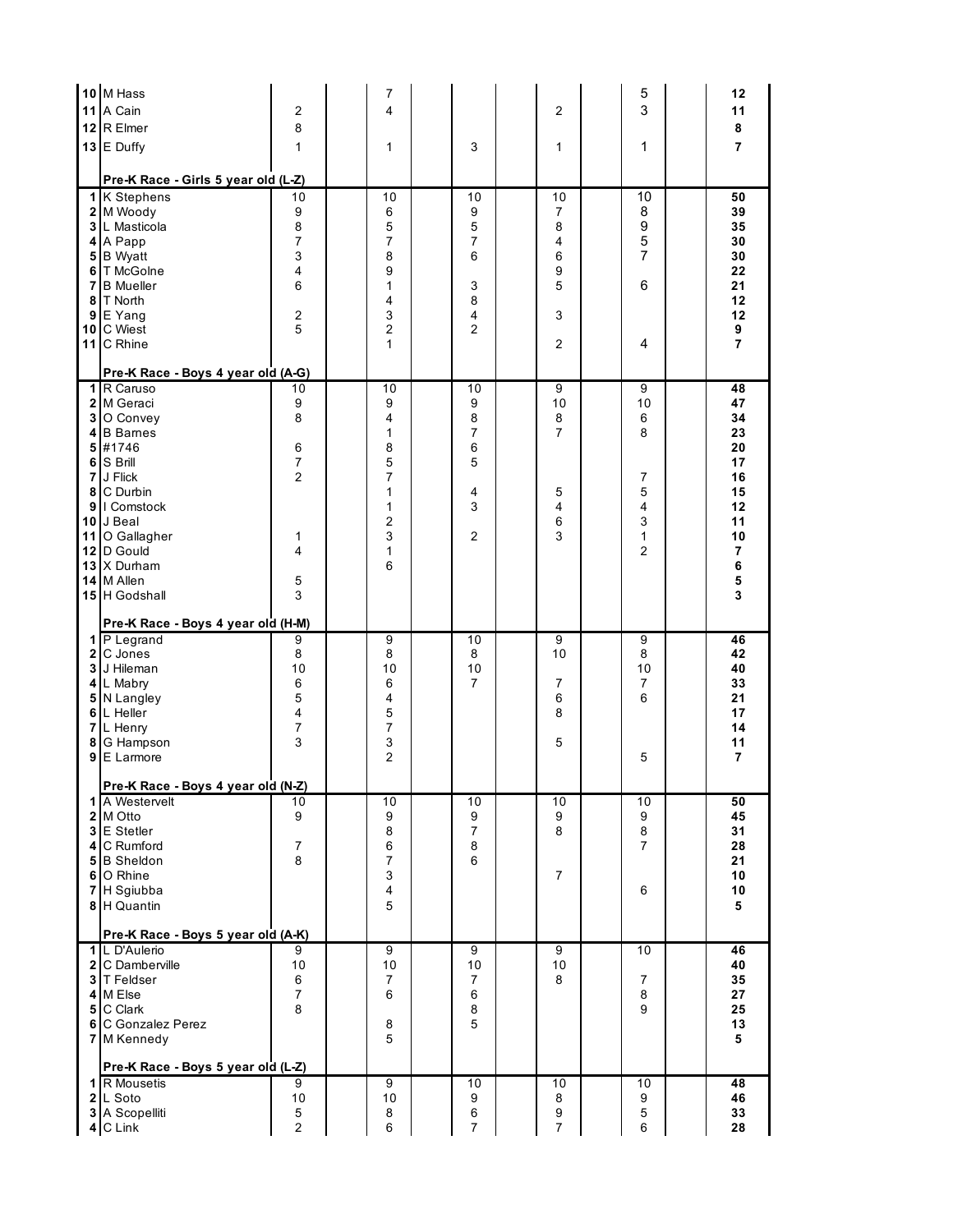| 6<br>7<br>9<br>10                                                 | 5 H Montagino<br>A Williams-Montoya<br>O Yang<br>8 L Paul<br>P Reeves<br>#1564<br>11 A Senay                                                                                                                                                                                                                                                                                                                                             | 8<br>7<br>4<br>6<br>$\mathbf{1}$<br>3                                                                                                                                                                          |                                                                                                                                                      | 7<br>4<br>5<br>3<br>1                                                                                |                                                                                                                                              | 8<br>5<br>4                                                                                                                                                                   |                                                                                                                                                      | 6<br>5<br>4                                                                                                                        |                                                                                                                                                              | 7<br>8                                                                                          |                                                                                                                                      | 28<br>23<br>18<br>11<br>8<br>4<br>4                                                                                                             |
|-------------------------------------------------------------------|------------------------------------------------------------------------------------------------------------------------------------------------------------------------------------------------------------------------------------------------------------------------------------------------------------------------------------------------------------------------------------------------------------------------------------------|----------------------------------------------------------------------------------------------------------------------------------------------------------------------------------------------------------------|------------------------------------------------------------------------------------------------------------------------------------------------------|------------------------------------------------------------------------------------------------------|----------------------------------------------------------------------------------------------------------------------------------------------|-------------------------------------------------------------------------------------------------------------------------------------------------------------------------------|------------------------------------------------------------------------------------------------------------------------------------------------------|------------------------------------------------------------------------------------------------------------------------------------|--------------------------------------------------------------------------------------------------------------------------------------------------------------|-------------------------------------------------------------------------------------------------|--------------------------------------------------------------------------------------------------------------------------------------|-------------------------------------------------------------------------------------------------------------------------------------------------|
| 5<br>7<br>9<br>10<br>15<br>17<br>19<br>20<br>21<br>23<br>24<br>26 | Kindergarten - Girls<br>1 II Cook<br>2 M Kowall<br>3 E Barnes<br>4 E Carroll<br>A Hollinger<br>6 A McDonnell<br>G Zugacki<br>8 B Feldman<br>J Melvin<br>E Cooper<br>11   Knee<br>12 E Fikse<br>13 E Bhardwaj<br>14 L Snellman<br>L Morrison<br>16 K Delash<br>N Miller<br>18 F Petyo<br>M Kirchner<br>E Martin<br>I Washburn<br>22   Walchak<br>O Morganti<br>J McCormick<br>25 H Thompson<br>E Kelly<br>$27$    Lu<br>1st Grade - Girls | 9<br>4<br>3<br>10<br>$\overline{7}$<br>6<br>$\overline{2}$<br>$\mathbf{1}$<br>$\mathbf{1}$<br>8<br>5<br>$\mathbf{1}$<br>$\mathbf{1}$<br>$\mathbf{1}$<br>$\mathbf{1}$<br>$\mathbf{1}$<br>$\mathbf{1}$<br>1<br>1 | 1:56<br>2:12<br>2:13<br>1:55<br>2:05<br>2:08<br>2:14<br>2:20<br>2:28<br>2:03<br>2:11<br>2:17<br>2:25<br>2:26<br>2:31<br>2:40<br>2:23<br>2:15<br>2:29 | 10<br>8<br>7<br>9<br>3<br>5<br>4<br>1<br>6<br>$\overline{2}$<br>1<br>1<br>1<br>1<br>1<br>1<br>1<br>1 | 1:58<br>2:02<br>2:06<br>2:01<br>2:12<br>2:10<br>2:10<br>2:59<br>2:09<br>2:13<br>2:27<br>2:15<br>2:26<br>2:26<br>2:33<br>2:16<br>2:14<br>2:22 | 10<br>6<br>9<br>8<br>1<br>5<br>1<br>3<br>$\overline{7}$<br>4<br>$\overline{2}$<br>$\mathbf{1}$<br>$\mathbf{1}$<br>1<br>1<br>1<br>$\mathbf{1}$<br>$\mathbf{1}$<br>$\mathbf{1}$ | 1:55<br>2:03<br>1:56<br>2:00<br>2:29<br>2:04<br>2:09<br>2:07<br>2:02<br>2:05<br>2:08<br>2:15<br>2:33<br>2:19<br>2:22<br>2:13<br>2:14<br>2:18<br>2:20 | 10<br>7<br>8<br>5<br>3<br>9<br>4<br>6<br>$\mathbf{1}$<br>$\mathbf{1}$<br>2<br>1<br>1<br>1<br>1<br>1<br>1<br>1<br>$\mathbf{1}$<br>1 | 1:56<br>2:00<br>1:59<br>2:02<br>2:06<br>1:58<br>2:05<br>2:01<br>2:19<br>2:15<br>2:09<br>2:16<br>2:24<br>2:28<br>2:27<br>2:23<br>2:32<br>2:25<br>2:24<br>2:29 | 9<br>7<br>6<br>4<br>10<br>8<br>3<br>5<br>$\overline{2}$<br>1<br>1<br>1<br>1<br>1<br>1<br>1<br>1 | 1:49<br>1:58<br>1:59<br>2:03<br>1:48<br>1:52<br>2:04<br>2:02<br>2:07<br>2:26<br>2:22<br>2:30<br>2:32<br>2:35<br>2:18<br>2:11<br>2:27 | 48<br>32<br>30<br>29<br>27<br>26<br>19<br>13<br>10<br>10<br>9<br>8<br>7<br>6<br>5<br>5<br>5<br>5<br>4<br>4<br>4<br>3<br>3<br>3<br>1<br>1<br>1   |
| 5<br>7                                                            | 1 <sup>B</sup> Burger<br>2 L McKinney<br><b>3</b> J Warnken<br>4 M Scanlon<br>E Spano<br>6 L Convey<br>M Ridgley<br>8 E Duffy<br>9 L Kyle<br><b>10 M Novick</b><br>11 N Lutz<br>12 N Beal<br>13 <sup>I</sup> G Walls<br>14 W Gould<br>15 M Said<br>16 J Rosenstein<br>17 L Morrison<br>Kindergarten - Boys                                                                                                                               | 9<br>7<br>8<br>10<br>3<br>1<br>5<br>4<br>6<br>1<br>$\mathbf{1}$<br>1<br>$\overline{2}$                                                                                                                         | 1:51<br>1:56<br>1:53<br>1:45<br>2:02<br>2:04<br>2:01<br>2:02<br>1:59<br>2:05<br>2:03<br>2:25<br>2:03                                                 | $\overline{9}$<br>7<br>6<br>10<br>8<br>5<br>3<br>2<br>4<br>1<br>1<br>1<br>1<br>1<br>$\mathbf{1}$     | 1:44<br>1:48<br>1:49<br>1:40<br>1:47<br>1:53<br>1:56<br>1:57<br>1:55<br>2:00<br>1:58<br>1:57<br>2:01<br>2:14<br>1:58                         | 9<br>8<br>5<br>10<br>7<br>6<br>3<br>4<br>$\overline{2}$                                                                                                                       | 1:45<br>1:49<br>2:01<br>1:35<br>1:53<br>1:54<br>2:05<br>2:02<br>2:08                                                                                 | 10<br>9<br>6<br>7<br>2<br>8<br>3<br>5<br>4<br>$\mathbf{1}$                                                                         | 1:43<br>1:49<br>1:58<br>1:55<br>2:10<br>1:53<br>2:07<br>2:00<br>2:02<br>2:11                                                                                 | 10<br>9<br>7<br>$\overline{2}$<br>8<br>1<br>4<br>5<br>3<br>6<br>1<br>1<br>1<br>$\mathbf{1}$     | 1:42<br>1:46<br>1:51<br>1:56<br>1:50<br>1:57<br>1:54<br>1:53<br>1:55<br>1:52<br>1:58<br>2:09<br>2:19<br>2:08                         | $\overline{47}$<br>40<br>32<br>30<br>27<br>22<br>17<br>16<br>15<br>14<br>8<br>6<br>4<br>3<br>$\overline{\mathbf{2}}$<br>$\bf 2$<br>$\mathbf{1}$ |
|                                                                   | 1 <sup>IL</sup> Tran<br>2 R McGuire<br>3 T Tillman<br>4 M Bohner<br>5 O Mabry<br>6 F Felter<br>7 V Seufert<br>8 B Brill<br>9 G Feldman<br>10 C Harkness<br>11 C Kopay<br>12 M Koegel<br>13 M Bonesteel<br>14 R Caruso                                                                                                                                                                                                                    | 9<br>5<br>4<br>8<br>$\overline{7}$<br>6<br>$\mathbf{1}$<br>$\overline{2}$<br>10<br>1                                                                                                                           | 1:51<br>2:00<br>2:01<br>1:52<br>1:53<br>1:55<br>2:33<br>2:06<br>1:47<br>2:20                                                                         | 8<br>10<br>3<br>$\overline{7}$<br>5<br>$\overline{2}$<br>9<br>4<br>1<br>1<br>1<br>6<br>1             | 1:45<br>1:43<br>1:49<br>1:46<br>1:48<br>1:50<br>1:45<br>1:49<br>1:59<br>2:16<br>2:10<br>1:47<br>2:06                                         | 9<br>10<br>5<br>$\overline{7}$<br>4<br>8<br>6<br>3<br>$\overline{2}$<br>1                                                                                                     | 1:45<br>1:44<br>1:55<br>1:53<br>1:57<br>1:50<br>1:54<br>1:58<br>2:03<br>2:24                                                                         | 10<br>9<br>8<br>3<br>4<br>5<br>6<br>$\overline{7}$<br>1                                                                            | 1:42<br>1:49<br>1:51<br>2:04<br>2:03<br>1:59<br>1:56<br>1:54<br>2:14                                                                                         | 10<br>9<br>$\overline{7}$<br>4<br>8<br>5<br>6<br>$\overline{2}$<br>$\mathbf{1}$<br>1            | 1:40<br>1:45<br>1:48<br>1:57<br>1:47<br>1:55<br>1:53<br>2:02<br>2:06<br>2:10                                                         | 46<br>38<br>28<br>25<br>25<br>19<br>16<br>16<br>15<br>12<br>11<br>10<br>6<br>5                                                                  |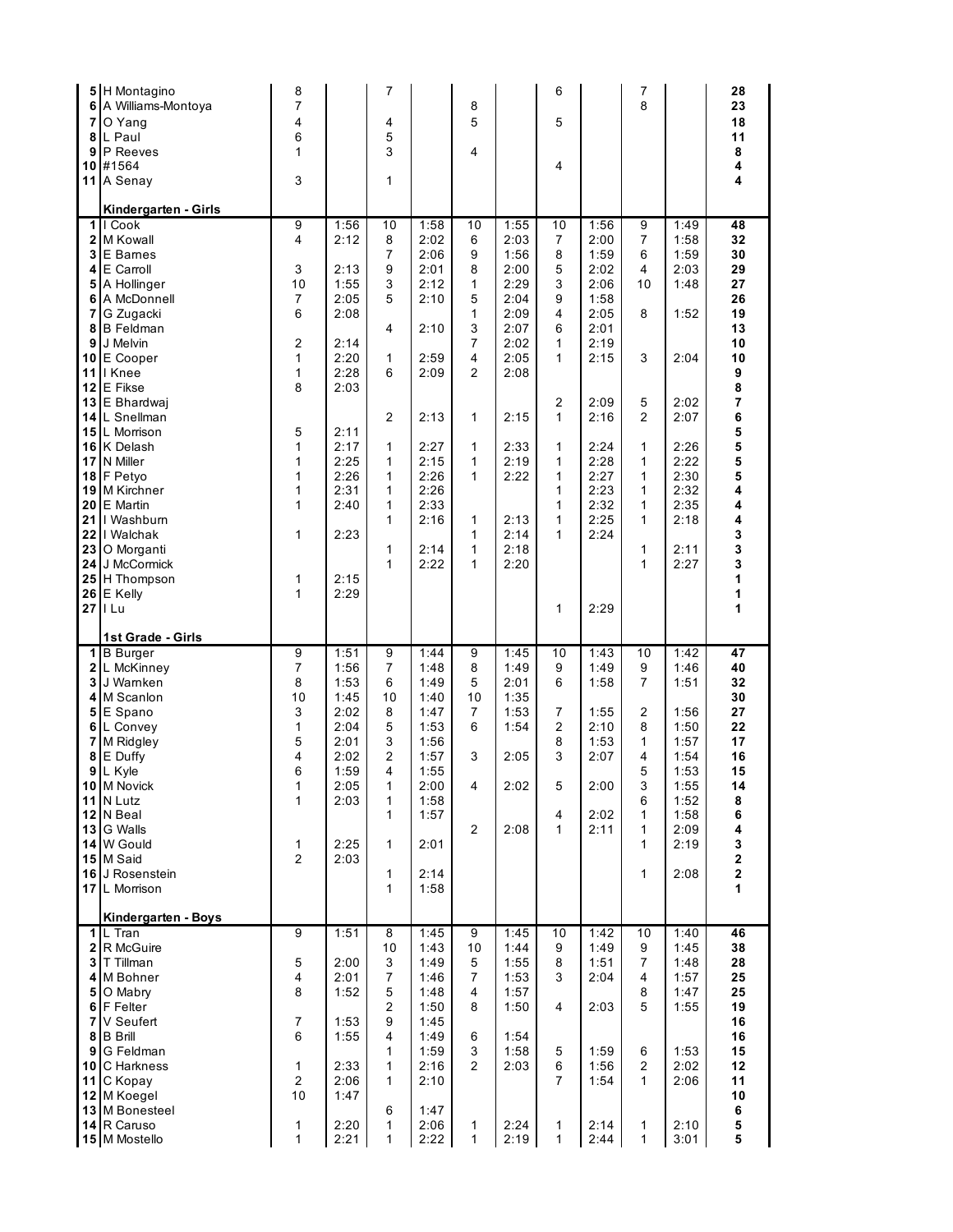| 17<br>18<br>20<br>21<br>22<br>23<br>24<br>30<br>31<br>32 <sub>2</sub><br>37 | 16 S Alston<br>C Stemmer<br>N Kondilis<br>19 A Rumford<br><b>B</b> Olcott<br>C Stott<br>C Nolan<br><b>B</b> Borda<br>C Miller<br>25 T Little<br>26 J Langley<br>27 J Patton<br>29 P Reeves<br>F Mahoney<br>C Scanlon<br>M Godshall<br>33 Z Ensley<br>34 #1472<br>35 C Clark<br>36 F Murphy<br>P Barker<br>38 M Allen<br>39 N Trivedi                                                 | 1<br>1<br>$\mathbf{1}$<br>1<br>1<br>$\mathbf{1}$<br>1<br>3<br>$\mathbf{1}$<br>$\mathbf{1}$<br>1<br>$\mathbf{1}$<br>1<br>1<br>$\mathbf{1}$            | 2:30<br>2:37<br>2:09<br>2:31<br>2:27<br>2:37<br>2:21<br>2:03<br>2:15<br>2:26<br>2:45<br>2:13<br>2:22<br>2:23<br>2:40                                                 | 1<br>1<br>1<br>1<br>1<br>1<br>1<br>1<br>1<br>1<br>1<br>1<br>1<br>1                                                                                                                                                         | 2:15<br>2:26<br>2:00<br>2:23<br>2:29<br>2:24<br>2:00<br>2:18<br>2:47<br>2:14<br>2:50<br>3:33<br>2:11<br>2:00                                                         | 1<br>1<br>$\mathbf{1}$<br>$\mathbf{1}$<br>$\mathbf{1}$                                                                                    | 2:13<br>2:42<br>2:16<br>2:08<br>2:48                                                                         | 1<br>1<br>$\overline{2}$<br>1<br>$\mathbf{1}$<br>$\mathbf{1}$<br>1                                                                   | 2:15<br>2:46<br>2:11<br>2:31<br>2:33<br>2:56<br>2:30                                                 | 1<br>1<br>1<br>1<br>1<br>1<br>3<br>1<br>1<br>1<br>1                                           | 2:30<br>2:33<br>2:22<br>2:11<br>2:45<br>2:46<br>1:59<br>2:27<br>2:49<br>2:47<br>3:02                                                 | 5<br>5<br>5<br>4<br>4<br>4<br>4<br>3<br>3<br>3<br>3<br>2<br>2<br>1<br>1<br>1<br>1<br>1<br>1<br>1<br>1<br>1<br>1                                                                   |
|-----------------------------------------------------------------------------|--------------------------------------------------------------------------------------------------------------------------------------------------------------------------------------------------------------------------------------------------------------------------------------------------------------------------------------------------------------------------------------|------------------------------------------------------------------------------------------------------------------------------------------------------|----------------------------------------------------------------------------------------------------------------------------------------------------------------------|----------------------------------------------------------------------------------------------------------------------------------------------------------------------------------------------------------------------------|----------------------------------------------------------------------------------------------------------------------------------------------------------------------|-------------------------------------------------------------------------------------------------------------------------------------------|--------------------------------------------------------------------------------------------------------------|--------------------------------------------------------------------------------------------------------------------------------------|------------------------------------------------------------------------------------------------------|-----------------------------------------------------------------------------------------------|--------------------------------------------------------------------------------------------------------------------------------------|-----------------------------------------------------------------------------------------------------------------------------------------------------------------------------------|
| 4<br>6<br>8<br>9<br>10<br>11<br>13                                          | 1st Grade - Boys<br>1 S Feldser<br>2 M Melvin<br>3 V D'Aulerio<br>C Surkin<br>5 H Bowers<br>N Pisasale<br>7 M Keiser<br>D Jones<br>W Harper<br>S Fornwald<br>O Davis<br>12 B Plater<br>E Fiske<br>14 S Long<br>15 E Zgouis<br>16 J O'Neill<br>17 L Elmer<br>18 E Wilchensky<br>2nd & 3rd Grade - Girls                                                                               | 10<br>9<br>8<br>7<br>4<br>6<br>5<br>3<br>$\overline{c}$<br>1<br>1<br>1<br>1<br>$\mathbf{1}$                                                          | 1:37<br>1:40<br>1:43<br>1:49<br>2:01<br>1:56<br>1:57<br>2:03<br>2:06<br>2:31<br>2:43<br>2:11<br>2:32<br>2:47                                                         | 10<br>9<br>8<br>5<br>6<br>1<br>3<br>1<br>1<br>1<br>7<br>1<br>4<br>$\overline{2}$<br>1                                                                                                                                      | 1:33<br>1:35<br>1:39<br>1:52<br>1:51<br>2:04<br>1:58<br>2:12<br>2:00<br>2:03<br>1:40<br>2:04<br>1:57<br>1:59<br>2:14                                                 | 10<br>9<br>8<br>4<br>$\overline{7}$<br>6<br>5<br>3<br>$\mathbf{1}$<br>$\overline{2}$<br>$\mathbf{1}$                                      | 1:35<br>1:39<br>1:40<br>1:55<br>1:50<br>1:52<br>1:54<br>2:00<br>2:05<br>2:03<br>2:13                         | 10<br>9<br>8<br>4<br>6<br>7<br>5<br>2<br>3<br>$\mathbf{1}$<br>$\mathbf{1}$                                                           | 1:34<br>1:36<br>1:38<br>1:58<br>1:49<br>1:48<br>1:52<br>2:06<br>2:05<br>2:15<br>2:12                 | 10<br>9<br>10<br>7<br>6<br>1<br>5<br>$\overline{4}$<br>$\overline{2}$<br>3                    | 1:41<br>1:43<br>1:45<br>1:46<br>1:55<br>2:29<br>2:02<br>2:09<br>2:15<br>2:12                                                         | 50<br>45<br>42<br>27<br>23<br>20<br>20<br>14<br>11<br>10<br>7<br>$\overline{7}$<br>5<br>3<br>1<br>1<br>1<br>$\mathbf{1}$                                                          |
| 4<br>9<br>11                                                                | 1 E Rudolph<br>2 M Simons<br>3 K Healy<br>E Barnes<br>5 C Burger<br>6 V Lee<br>7 M Malavolta<br>8 E Henry<br>S Soloman<br>10 L Borda<br>E Scanlon<br>12 F Tillman<br>13 E Knee<br>14 E Pisasale<br>15 R Griffin<br>16 L Carvahlo<br>17 E Larmore<br>$18$ R Lutz<br>19 G Little<br>20 V Collins<br>21 G Morganti<br>22 #1701<br>23 S Maguire<br>24 #1703<br>25 M Chung<br>26 E Koegel | 10<br>9<br>3<br>6<br>4<br>8<br>$\overline{2}$<br>7<br>5<br>$\mathbf{1}$<br>$\mathbf{1}$<br>1<br>1<br>1<br>1<br>1<br>1<br>1<br>$\mathbf{1}$<br>1<br>1 | 4:00<br>4:01<br>4:14<br>4:04<br>4:09<br>4:02<br>4:15<br>4:03<br>4:06<br>4:33<br>4:29<br>4:48<br>4:37<br>4:16<br>4:37<br>4:52<br>6:17<br>5:39<br>6:15<br>4:21<br>4:23 | $\overline{9}$<br>10<br>$\overline{\mathbf{4}}$<br>6<br>$\overline{7}$<br>$\mathbf{1}$<br>5<br>8<br>$\overline{2}$<br>1<br>$\mathbf{1}$<br>3<br>1<br>$\mathbf{1}$<br>1<br>1<br>1<br>1<br>$\mathbf{1}$<br>$\mathbf{1}$<br>1 | 3:52<br>3:47<br>3:59<br>3:53<br>3:53<br>4:22<br>3:59<br>3:53<br>4:09<br>4:09<br>4:18<br>4:08<br>4:40<br>4:27<br>4:38<br>4:17<br>4:12<br>4:30<br>5:07<br>5:21<br>5:21 | 8<br>10<br>6<br>5<br>9<br>$\overline{7}$<br>4<br>1<br>3<br>$\overline{2}$<br>$\mathbf{1}$<br>$\mathbf{1}$<br>$\mathbf{1}$<br>$\mathbf{1}$ | 3:50<br>3:48<br>3:56<br>3:58<br>3:49<br>3:55<br>4:03<br>4:35<br>4:12<br>4:15<br>4:21<br>4:24<br>4:42<br>5:15 | 9<br>10<br>$\overline{7}$<br>8<br>5<br>6<br>3<br>4<br>$\mathbf{1}$<br>$\mathbf{1}$<br>$\overline{2}$<br>$\mathbf{1}$<br>$\mathbf{1}$ | 3:40<br>3:37<br>3:47<br>3:46<br>3:49<br>3:48<br>4:11<br>4:05<br>4:20<br>4:32<br>4:13<br>4:39<br>4:37 | 7<br>10<br>6<br>9<br>3<br>5<br>4<br>8<br>$\mathbf{1}$<br>1<br>1<br>1<br>2<br>1<br>1<br>1<br>1 | 3:41<br>3:35<br>3:50<br>3:40<br>3:57<br>3:51<br>3:53<br>3:41<br>4:13<br>5:11<br>4:28<br>4:26<br>4:02<br>4:12<br>6:32<br>7:00<br>4:21 | 43<br>40<br>32<br>28<br>27<br>25<br>20<br>16<br>16<br>$\overline{7}$<br>$\overline{7}$<br>$\bf 7$<br>6<br>5<br>5<br>4<br>4<br>3<br>3<br>3<br>3<br>2<br>$\mathbf 2$<br>1<br>1<br>1 |